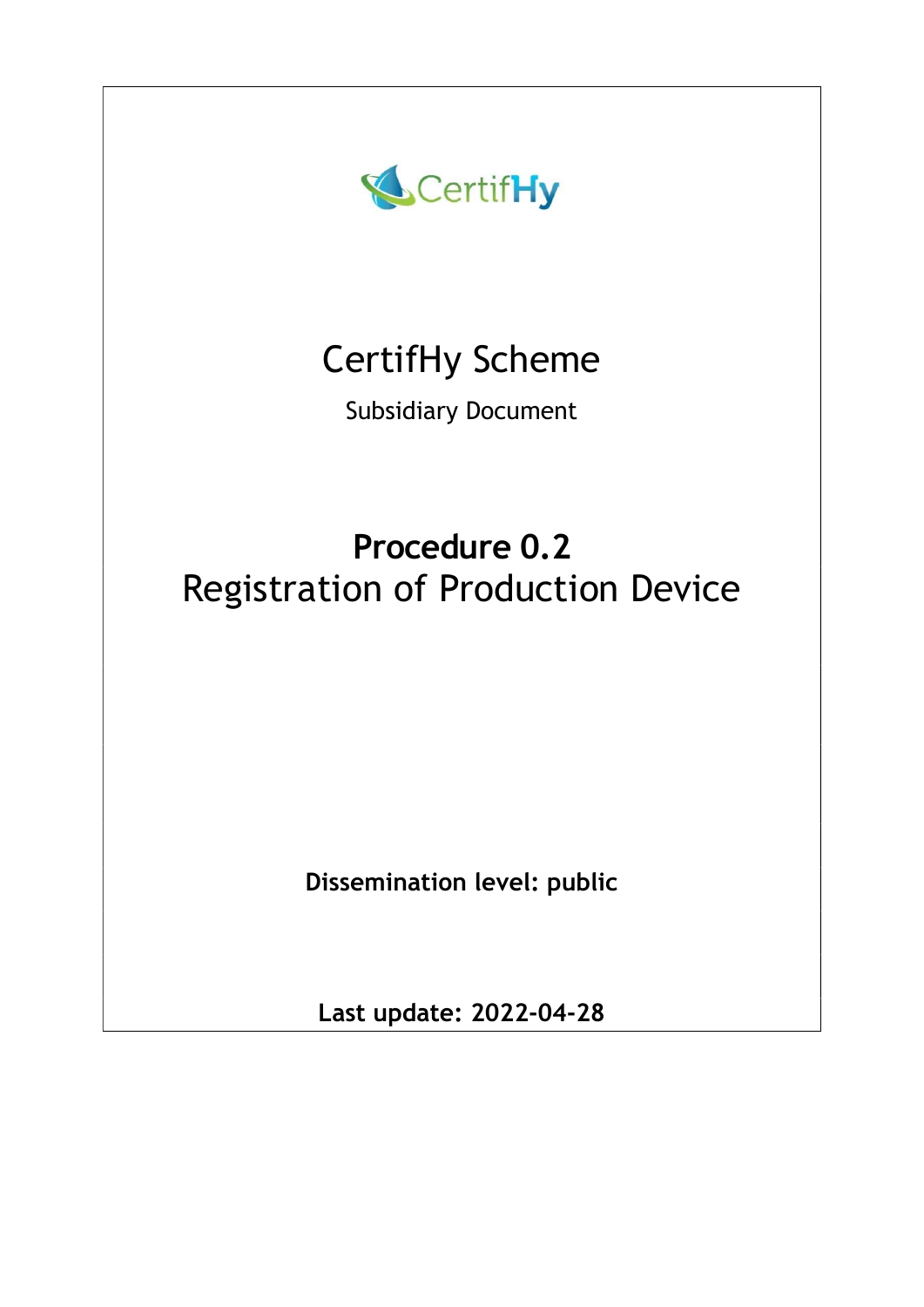



## Contents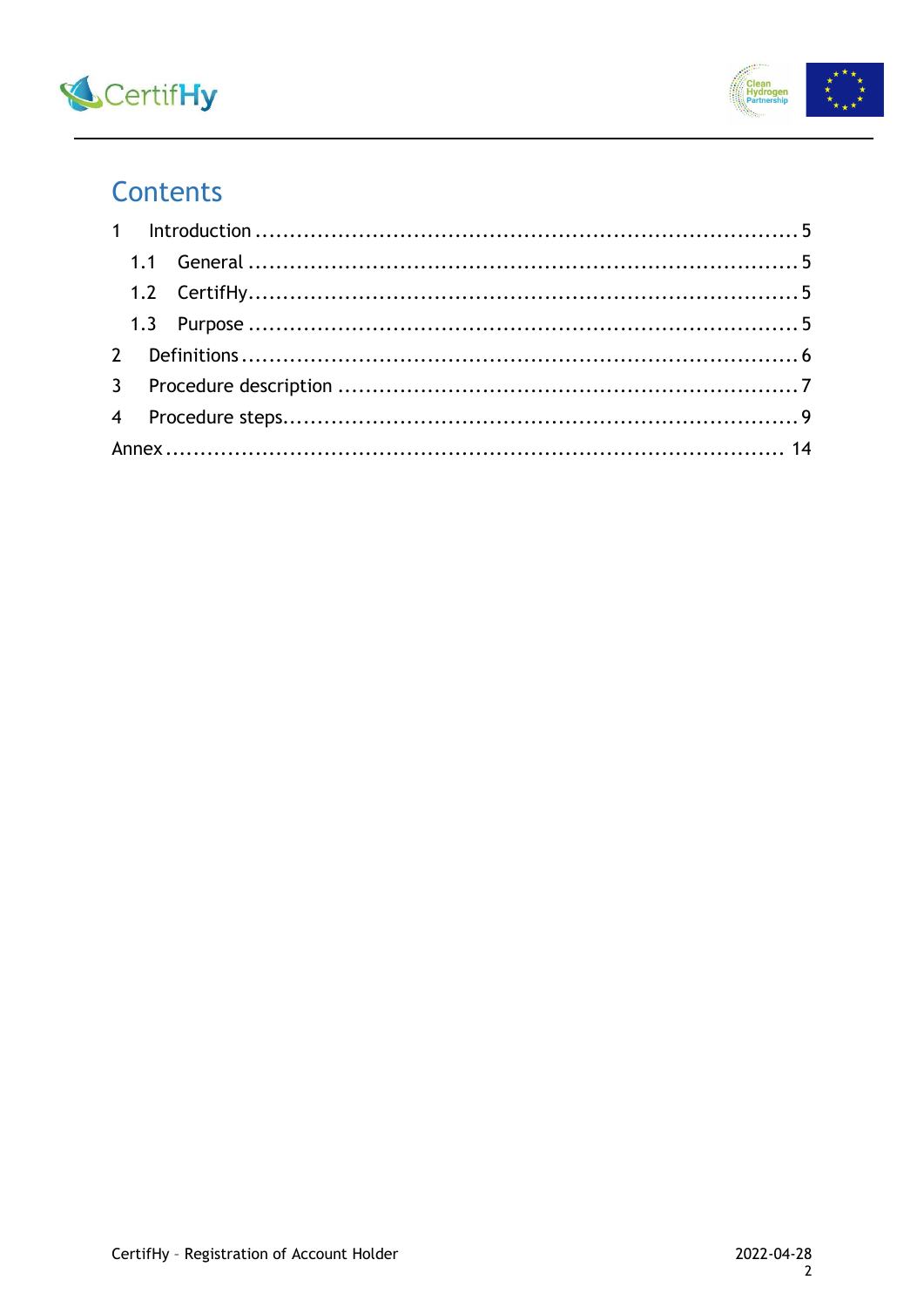



### Status of this document

This document, CertifHy-SD Procedure 0.2 Registration of Production Device, is a subsidiary document to the 'CertifHy Scheme' of CertifHy.

In the event of conflict between the text of the CertifHy Scheme and the text of this document, the CertifHy Scheme shall always take precedence.

The CertifHy-SD Procedure 0.2 Registration of Production Device document was formally approved by the Stakeholder Platform on 28 April 2022.

The effective date of this CertifHy Scheme subsidiary document is 29 April 2022.

| <b>Version</b> | Date              | Description                                                                                           |
|----------------|-------------------|-------------------------------------------------------------------------------------------------------|
| 0.1            | 2018-02-08        | Initial draft                                                                                         |
| 0.2            | 2018-02-26        | First working draft                                                                                   |
| 0.3            | 2018-05-17        | Working draft                                                                                         |
| 0.4            | 2018-06-28        | WG 1 webinar feedback                                                                                 |
| 0.5            | 2018-11-08        | Energinet (WG 1) feedback from webinar                                                                |
| 0.6            | 2018-12-14        | Grexel update on Annex 1 device reg. list                                                             |
| 0.7            | 2019-01-15        | Procedure cover and status streamlined                                                                |
| 0.8            | 2019-01-18        | Operator/Account Holder wording                                                                       |
| 0.9            | 2019-02-18 (rev.) | 'Approval' instead of 'accreditation'; Audit<br>frequency; No 'uniqueness' of Prod.<br><b>Devices</b> |
| 0.10           | 2019-02-21        | Logo, doc status, dissemination level                                                                 |
| 0.11           | 2019-02-27        | Clarifications (WG 1 feedback from<br>webinar)                                                        |
| 0.12           | 2019-03-04        | CertifHy WG1 endorsed                                                                                 |
| 1.0            | 2019-03-11        | CertifHy Steering Group endorsed                                                                      |
|                | 2019-03-25        | CertifHy Stakeholder Platform endorsed                                                                |
| 1.1            | 2021-08-09        | Adjustment to EECS requirements                                                                       |
| 1.2            | 2022-04-19        | CertifHy WG1 endorsed                                                                                 |

# Change history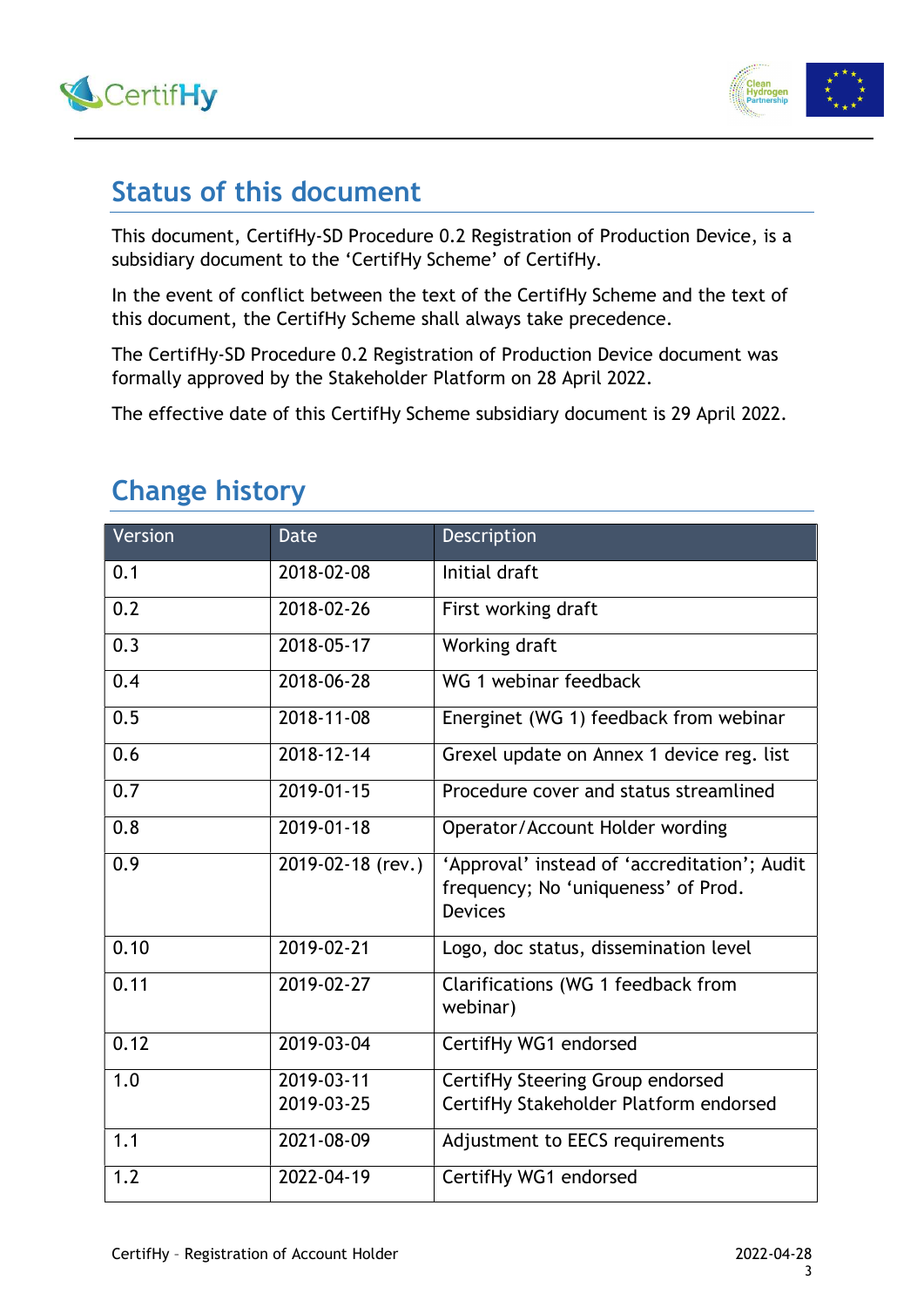



| 2022-04-27 | CertifHy Steering Group endorsed       |
|------------|----------------------------------------|
| 2022-04-28 | CertifHy Stakeholder Platform endorsed |
|            |                                        |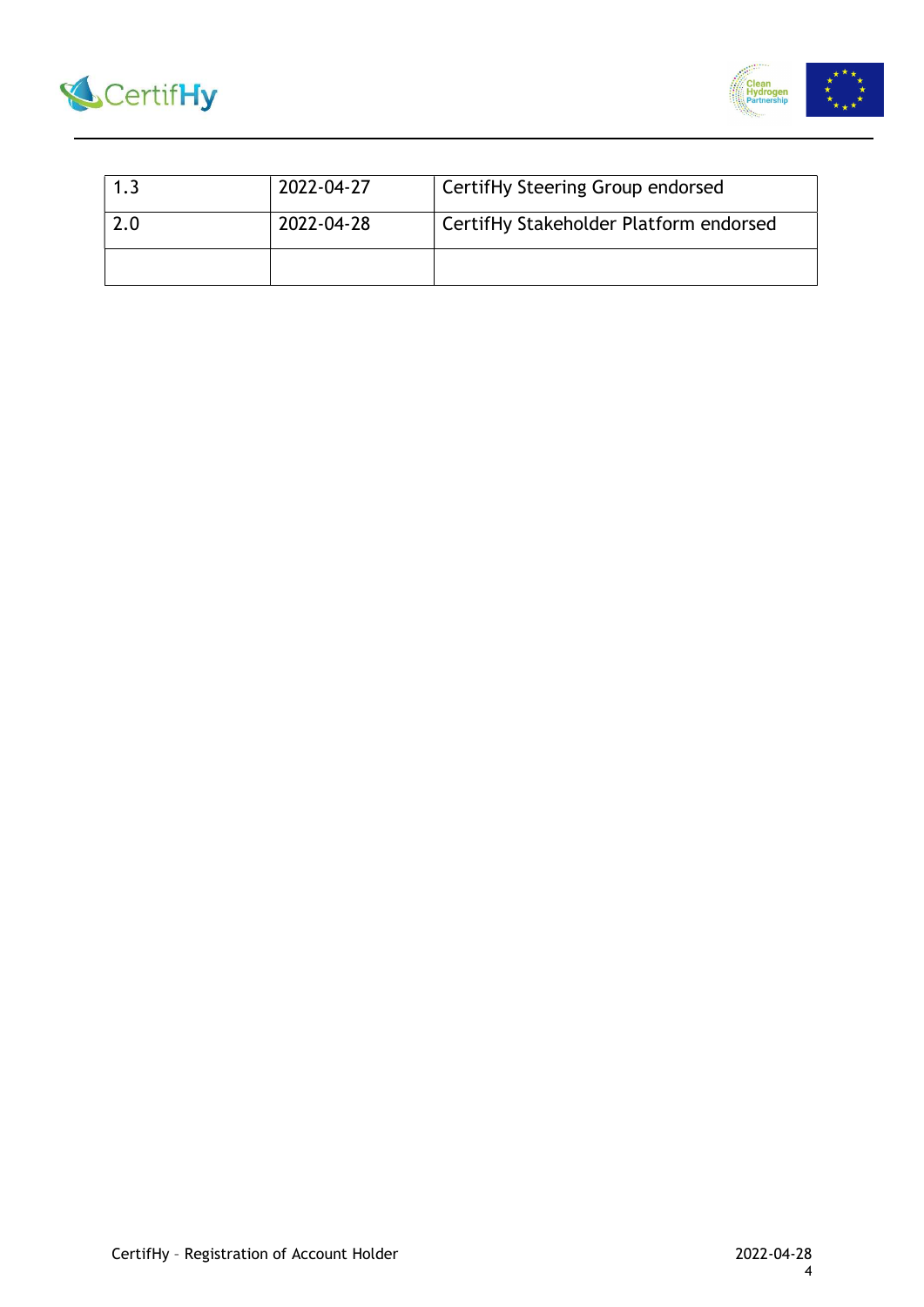



# 1 Introduction

### 1.1 General

CertifHy's mission is to advance and facilitate the production, procurement, and use of Hydrogen fulfilling ambitious environmental criteria in order to protect the climate and improve the living conditions of humankind.

CertifHy wants to contribute to and promote an environmentally, socially and economically sustainable production of Hydrogen in all uses including energy, mobility, chemical conversion, etc.

### 1.2 CertifHy

CertifHy is a European Certification Scheme for Hydrogen fulfilling specific criteria that sets out statements and principles regarding the operation of the scheme. It covers the entire upstream supply chain to the production device exit gate at defined quality. The scheme is continuously reviewed and improved by means of a multi-stakeholder dialogue.

The core features of the scheme are openness, reliability, integrity, quality and transparency. Those values are the fundamentals of CertifHy's relationship with its Stakeholders.

The scheme is complemented by Procedure Documents (P), which further provide detailed descriptions of the procedures.

### 1.3 Purpose

Production Device must be registered prior to first Batch Production eligible for Certificate issuing. The purpose of this document is to specify the procedure for the Registration of Production Device.

This Procedure Document "P0.2 Registration of Production Device" is a subsidiary document to the CertifHy Scheme. References are made to the following Scheme chapters:

- **Registration of Production Devices**
- **Annex A: Types of Energy Inputs**
- **Annex B: Types of technology**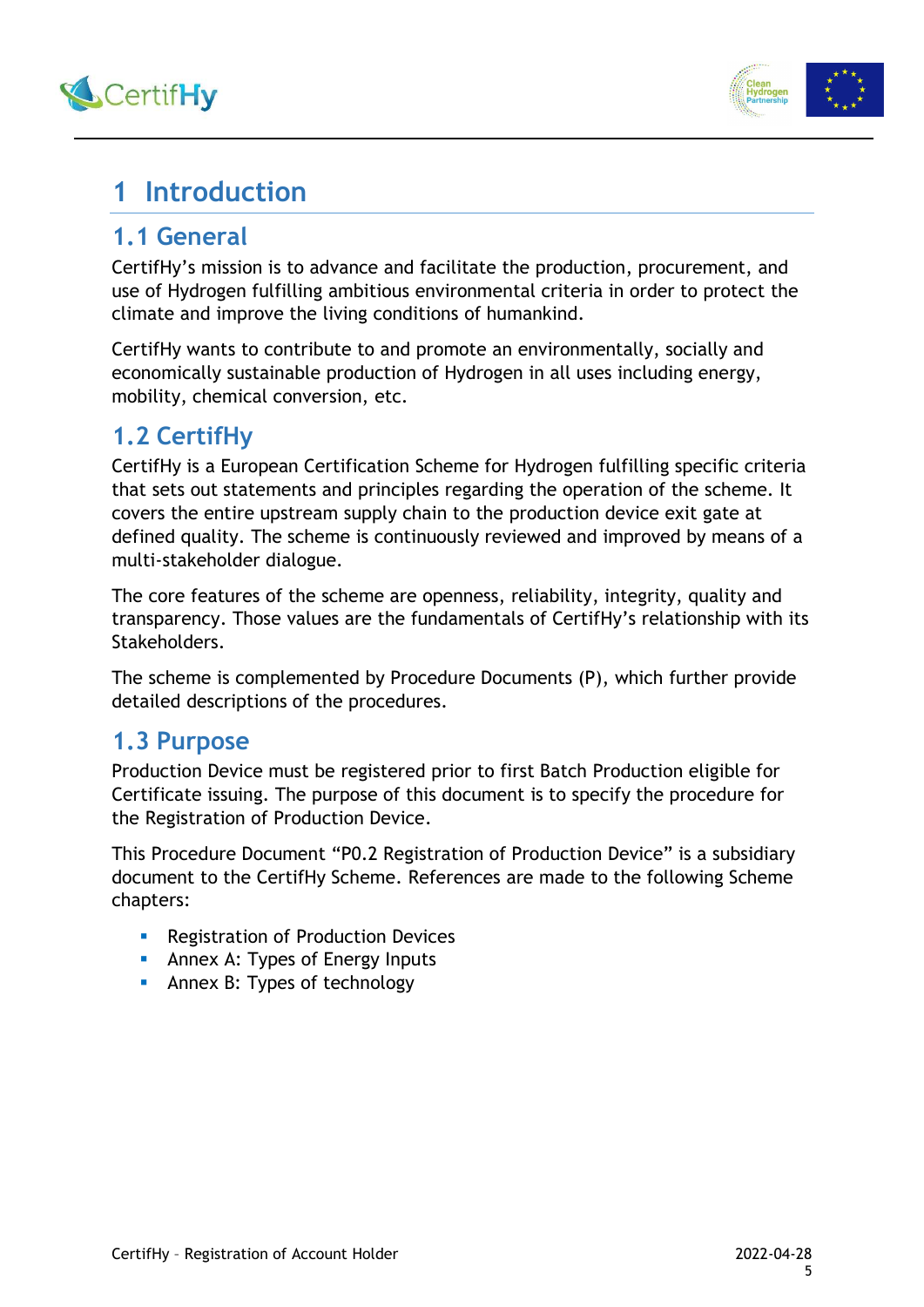



## 2 Definitions

For a common understanding of the terminology used in the CertifHy documents, definitions and terms are outlined and explained in the CertifHy scheme section 5.

In case this document uses further terminologies not specified in section 5 of the scheme, they are explained in the table below.

| Term | Definition |
|------|------------|
|      |            |
|      |            |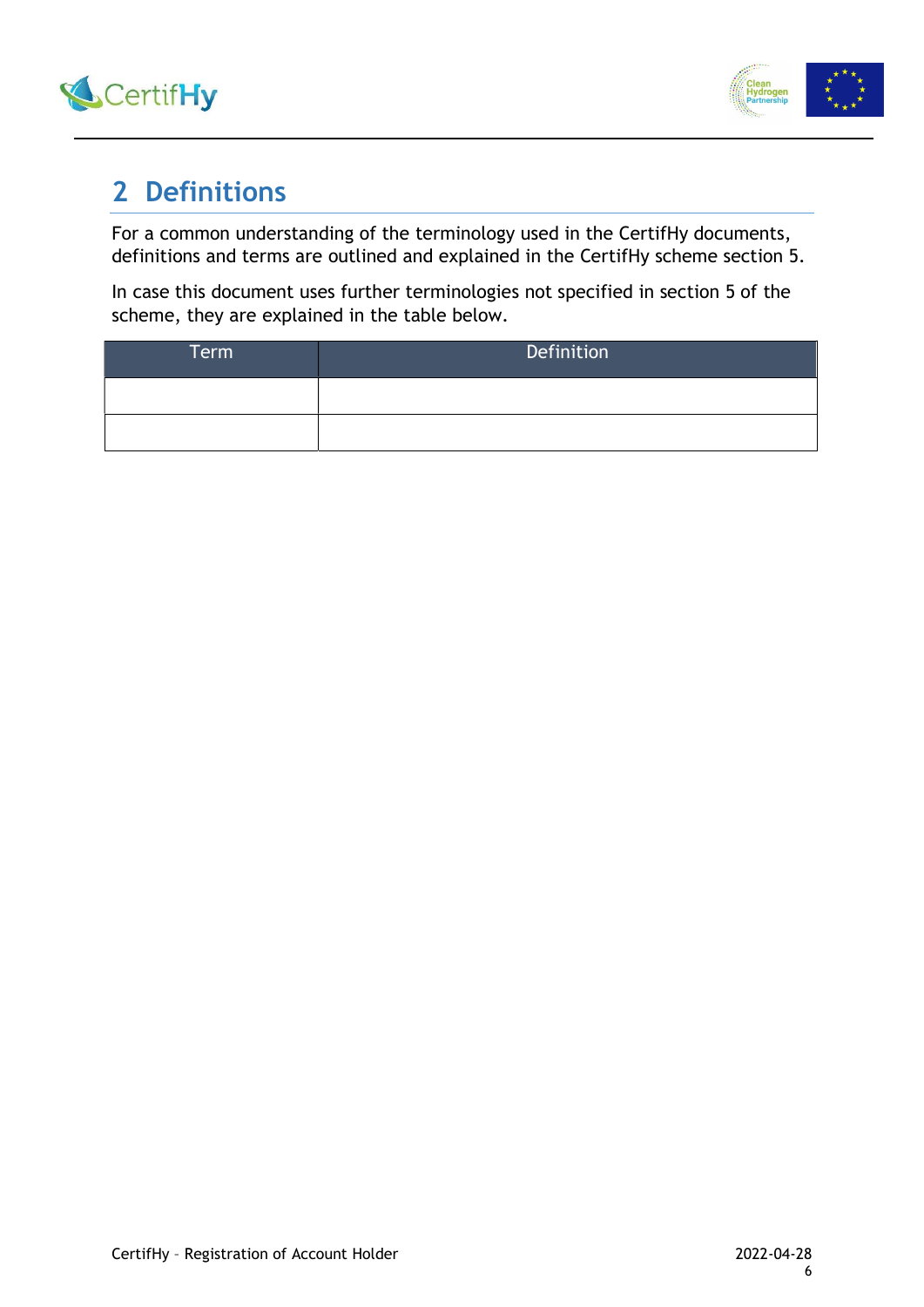



# 3 Procedure description

#### Process overview (for illustrative purposes only)



To register a Production Device the Account Holder has to provide relevant information to the Issuing Body who will perform an initial review and either gives clearance and await Production Device Audit results or dismiss and deny the registration of the Production Device (PD). Upon clearance from initial review, it is up to the Account Holder to select and contract a Certification Body who will perform a Production Device Audit at the production site. The Audit Report is reviewed by the Issuing Body who either

- (a) clears the Production Device to enter the CertifHy Registry and initiates the registration process of the Production Device; or
- (b) claims rework and further inspections of the Production Device; or
- (c) dismisses and denies the registration of the Production Device in the CertifHy Registry.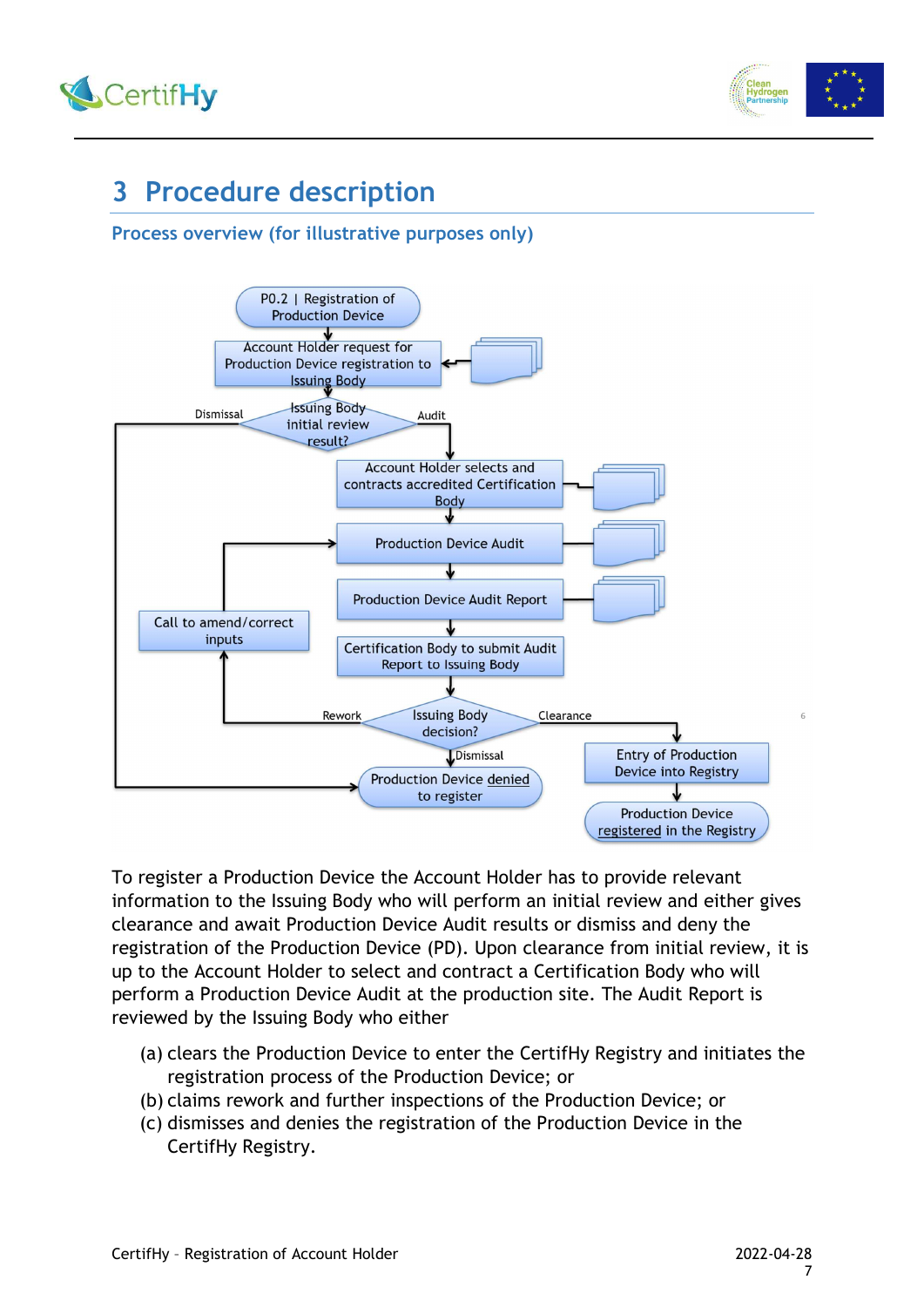



Once registered the Account Holder must notify the Issuing Body about major changes of the Production Device. Regular and ad-hoc refresh Audits may be demanded by the Issuing Body at any time.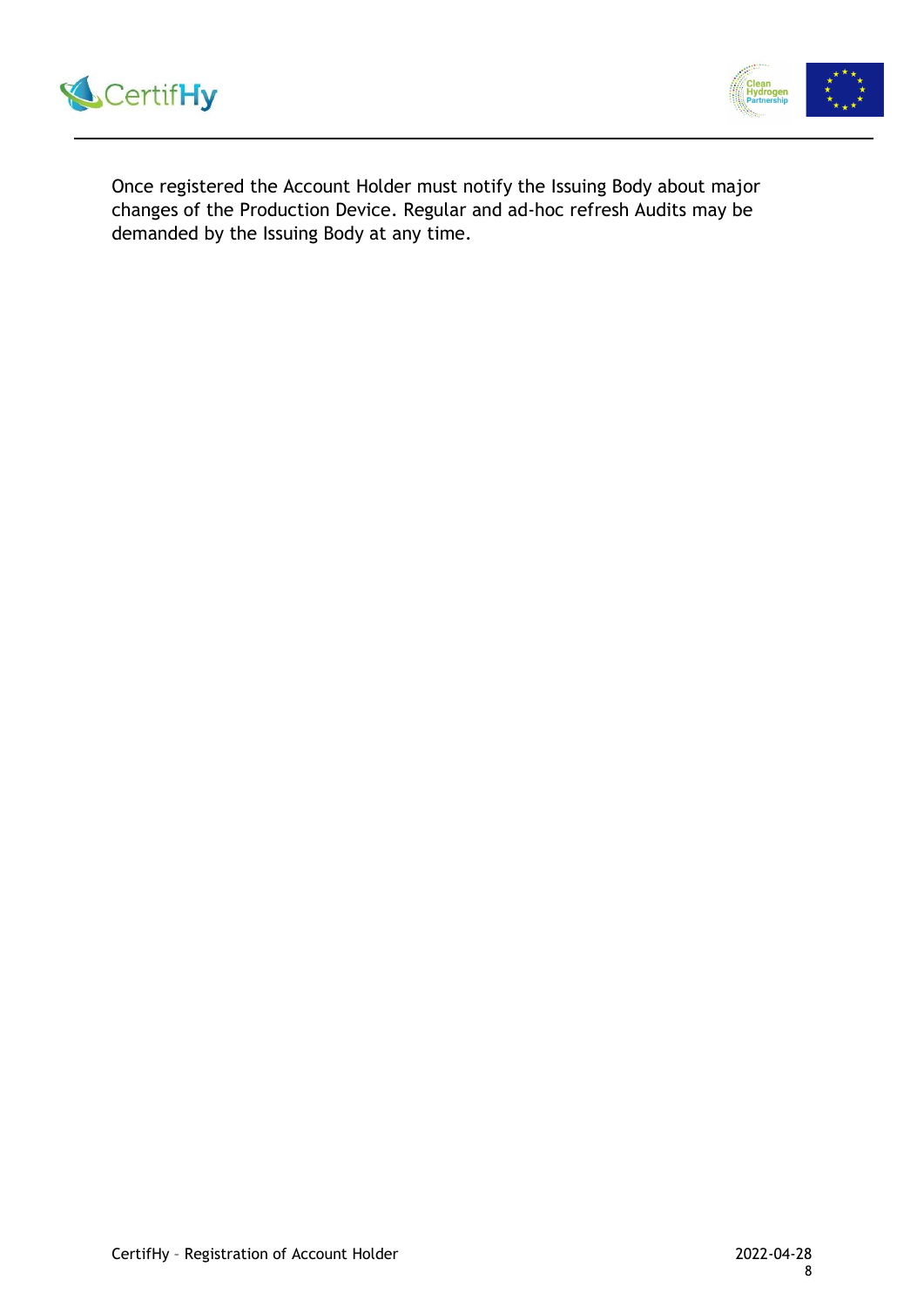



### 4 Procedure steps

#### Process trigger

Only Account Holders duly authorised by the owner of the production device, which has provided adequate evidence of such authorisation and that it can comply with the requirements of CertifHy with respect to the imposition of duties on the owner and/or operator of the Production Device, can register a Production Device in the CertifHy Registry. For guidance regarding the registration of Account Holders, refer to Procedure "P0.1 Registration of Account Holder".

#### Request for registration of Production Device

To request for Production Device registration in the CertifHy Registry the Account Holder must submit the registration form to the Issuing Body.

The form can be accessed and downloaded from the CertifHy homepage and an excerpt of the registration form can be found in Annex 1. The applicant must complete the form accurately and consistently to become eligible to register the Production Device, including legal evidence to duly represent the Production Device. Further details about the required information are outlined in Annex 1.

The application shall be completed preferably in English or in a common EU language such as German, French and Spanish. Required documents in any other language must be submitted as officially certified translation.

The registration form - including complementary proof as stipulated in the registration form – shall be submitted to the Issuing Body.

The applicant must also provide a description and evidence regarding the operation of the production device. Notable, the type of fuel and technology used has to be specified. For this, a table comprising fuel and technology codes is provided in the CertifHy Scheme Annex A and B.

The applicant for registration of the Production Device is obliged to provide the Authorised Issuing Body access to the Production Device together with records relating thereto so as to verify the information provided in connection with that application, and any application for Registration is to be rejected where such access is not provided on reasonable request;

Furthermore, the applicant has to provide to CertifHy details of any pumping and compression stations at the site of the Production Device.

Additional information and supporting evidence might be requested from the Issuing Body.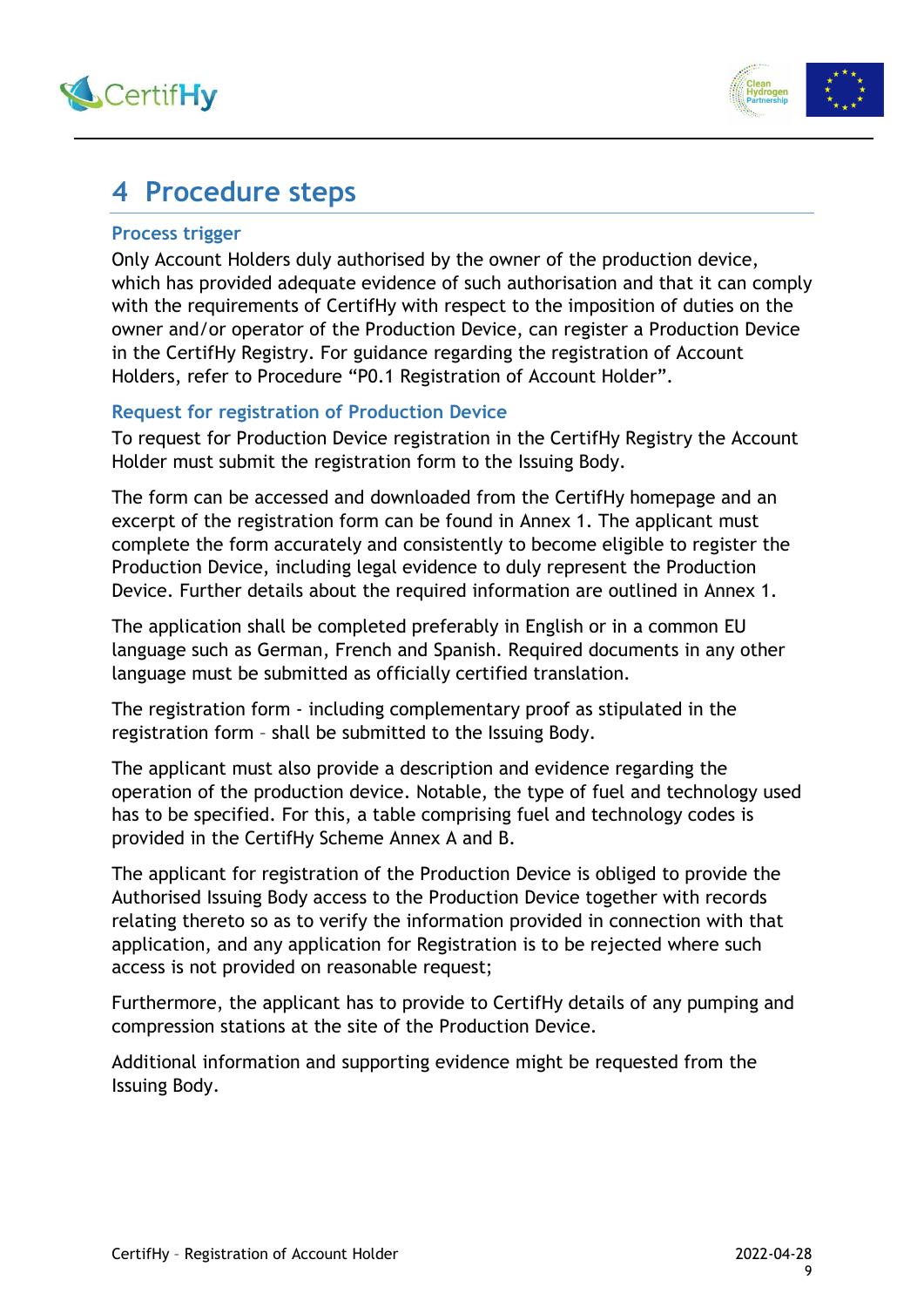



#### Compliance criteria

The Registrant of a Production Device for the purposes of CertifHy is required:

(a) to notify the Authorised Issuing Body, in advance of changes coming into effect and of any planned changes that will result in:

(i) the information recorded in the Authorised Issuing Body's Registration Database in relation to the Production Device becoming inaccurate; or

(ii) the Production Device Qualification Criteria for any Product ceasing to be satisfied with respect to that Production Device; and

(b) to notify the Authorised Issuing Body of any unplanned changes that have resulted in:

(i) the information recorded in the Authorised Issuing Body's Registration Database in relation to the Production Device becoming inaccurate; or

(ii) the PD Criteria for the CertifHy Product ceasing to be satisfied with respect to that Production Device;

(c) where requested to do so, to permit the Authorised Issuing Body (or its Production Registrar), its servants or agents, to inspect that Production Device including, if so required, without prior notice;

(d) to provide the Authorised Issuing Body (or its Auditor), its servants and agents with access to such records as the Authorised Issuing Body (or Auditor) may request in relation to that Production Device, its Outputs and Inputs, including, if so required, without prior notice;

(e) to re-apply for registration for the Production Device for the purposes of the Product on each occasion that it notifies the Authorised Issuing Body of changes that have occurred, or are planned, with respect to that Production Device, which as the case may be, have resulted in, or will result in, the information recorded in the CertifHy Registry with respect to that Production Device becoming inaccurate. Initial Review of request

In an initial review the Issuing Body will verify the information provided to assure itself that

- (a) the applicant is registered in the CertifHy registry and provided proof of the legal eligibility to request for Production Device registration;
- (b) the applicant complies to the signed Declaration of Honour and that no connection to fraudulent activities exist;
- (c) the Production Device fulfils the CertifHy criteria;
- (d) the Production Device is unique in the CertifHy registry;
- (e) the measurement arrangements for the Inputs and Outputs of the Production Device satisfy the CertifHy criteria.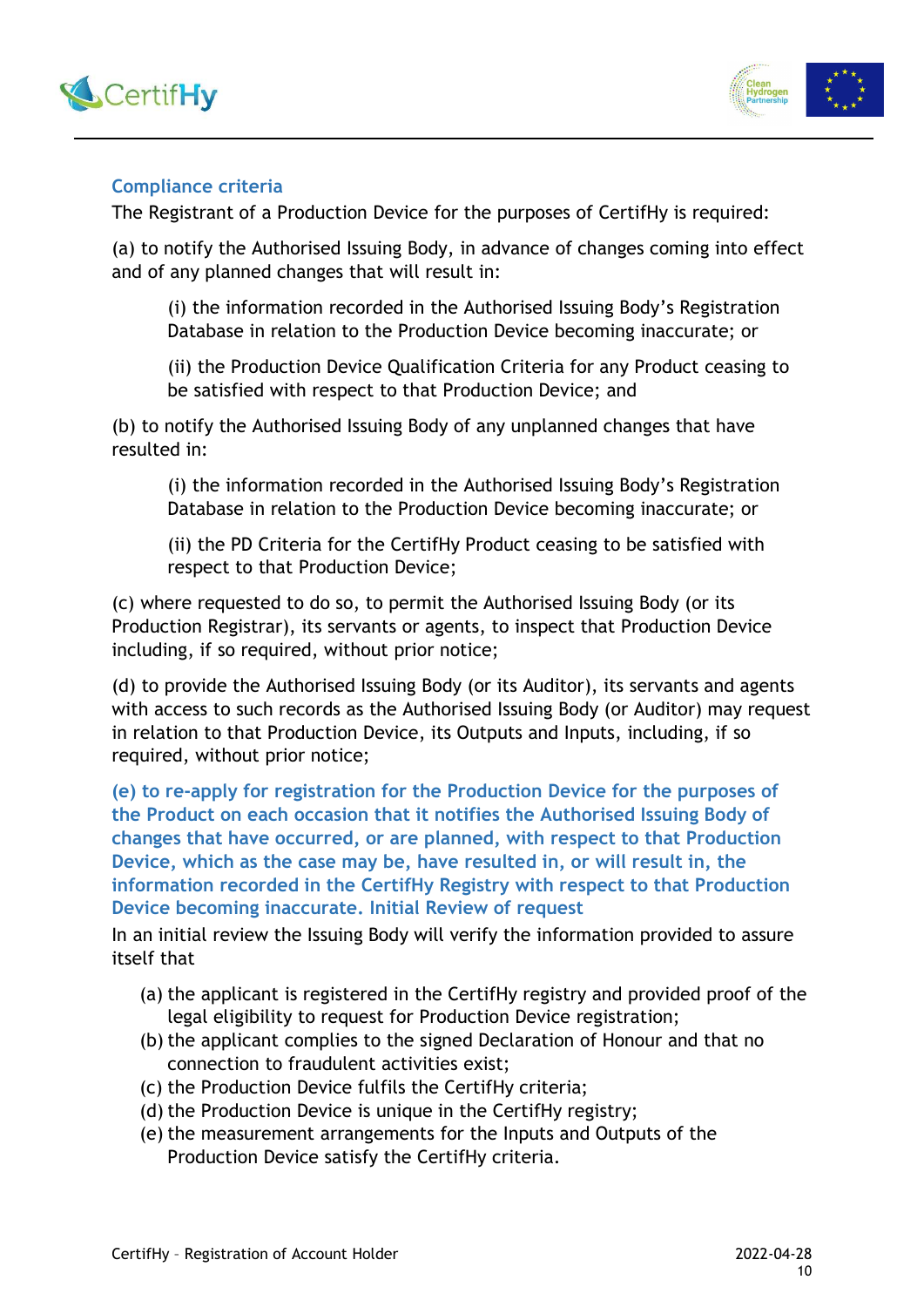



Where the Issuing Body is satisfied by the submitted information and no further evidence is required the Issuing Body invites the applicant to proceed with Production Device Audit.

In case of any suspicions or discrepancies the request for registration will be denied.

#### Selection of Certification Body

It is up to the Account Holder to select and contract an approved Certification Body to initiate the auditing process.

A list of approved Certification Bodies can be found in Annex 2.

#### Production Device Audit

The Production Device Audit shall be made in due course after the positive result of the Issuing Body's initial review. The Audit will be performed by an Auditor of the Certification Body that was selected and contracted by the Account Holder.

The Auditor will perform the audit with all due means to verify accuracy and completeness of the registration application. The audit includes, among others, an inspection of the Production Device and a verification of the company's organisational processes that are in place to ensure that changes in the Production Device are notified with CertifHy Registry.

After completion of the audit the Certification Body will submit the Audit Report to the Issuing Body.

#### Review of Audit Report

The Production Device Audit Report will be reviewed by the Issuing Body. The Issuing Body must assure itself, that the information provided by the applicant conform with the Production Device Audit report and thus with the representation of the Production Device in the CertifHy Registry.

Upon inspection of the documents the Issuing Body will either

- (a) clear the Production Device to enter the CertifHy Registry and initiate the registration process of the Production Device; or
- (b) claim rework of the application and further inspections of the Production Device where needed; or
- (c) dismiss and deny the registration of the Production Device in the CertifHy Registry.

The Issuing Body will at its own discretion check other known registries to satisfy itself about the criticality of the Production Device regarding multiple counting of energy attribute certificates.

#### Production Device registration

Upon clearance by the Issuing Body the Production Device is registered into the CertifHy Registry including its key characteristics.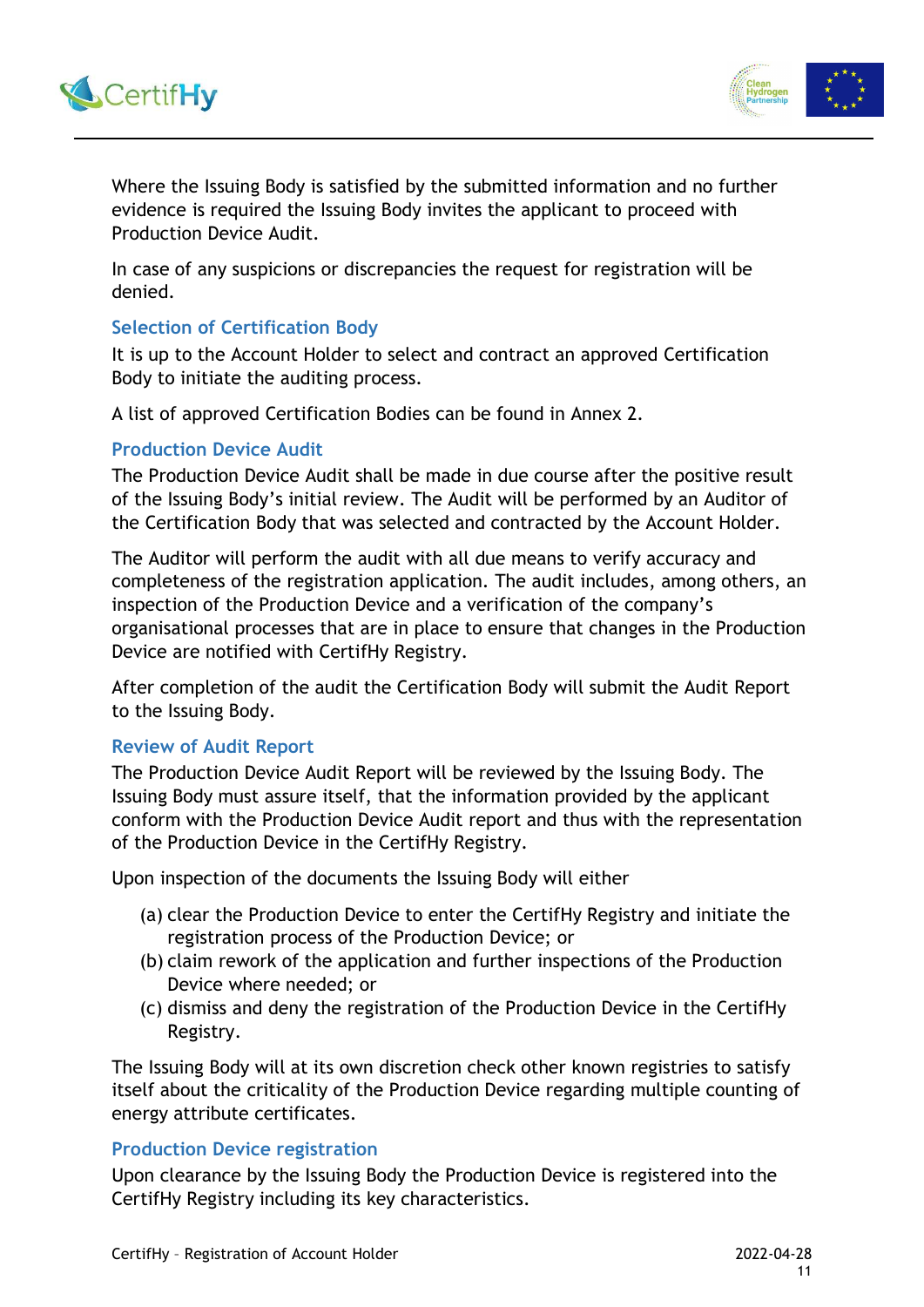



The earliest date of registration that can be requested by an applicant must be no earlier than 12 months prior to the date on which the Production Device registration application is received by the Issuing Body. Independent evidence must be provided to substantiate that Production Device characteristics have not changed.

The Account Holder will be liable to notify the Issuing Body of any changes of the Production Device, including e.g. the degradation or replacement of key plant components. Onsite Production Device Audits are required every 5 years. Triggered by e.g. statistics, correction, complaint, sanctioning, etc., the Issuing Body may perform ad-hoc checks (announced in advance or unannounced) and may require ad-hoc Production Device Audits in order to assure that the CertifHy Registry is accurate at any time.

#### Production Device registration dismissal

Production Devices will not be registered if the registrant is not compliant with CertifHy Terms & Conditions.

#### Measurement Criteria

The Measurement Criteria are as follows:

(a) The Registrant of a Production Device for the purposes of the CertifHy Certificate is responsible for the delivery, quality, and accuracy of measured values with respect to the Output of that Production Device; and

(b) the Measurement Frequency shall be as required by the legislation and regulations that are applicable in the country in which that Production Device is situated. If no such legislation or regulation is applicable, then the Measurement Frequency shall be such that the period between measurements may not be more than twelve months

#### Revision of Production Device

Where CertifHy is notified by the Registrant of a Production Device of any changes having the effect that the information recorded in the CertifHy Registry in relation to that Production Device is no longer, or will cease to be, accurate, CertifHy will amend its Registry accordingly.

Where (pursuant to an inspection or otherwise) CertifHy becomes aware of any changes, or planned changes, which have been notified to CertifHy by the Registrant of a Production Device which will have the effect that the Production Device Qualification Criteria for CertifHy are no longer fulfilled or will cease to be fulfilled by that Production Device, the Production Device will cease to be recorded in the Registry as qualifying for CertifHy Certificates: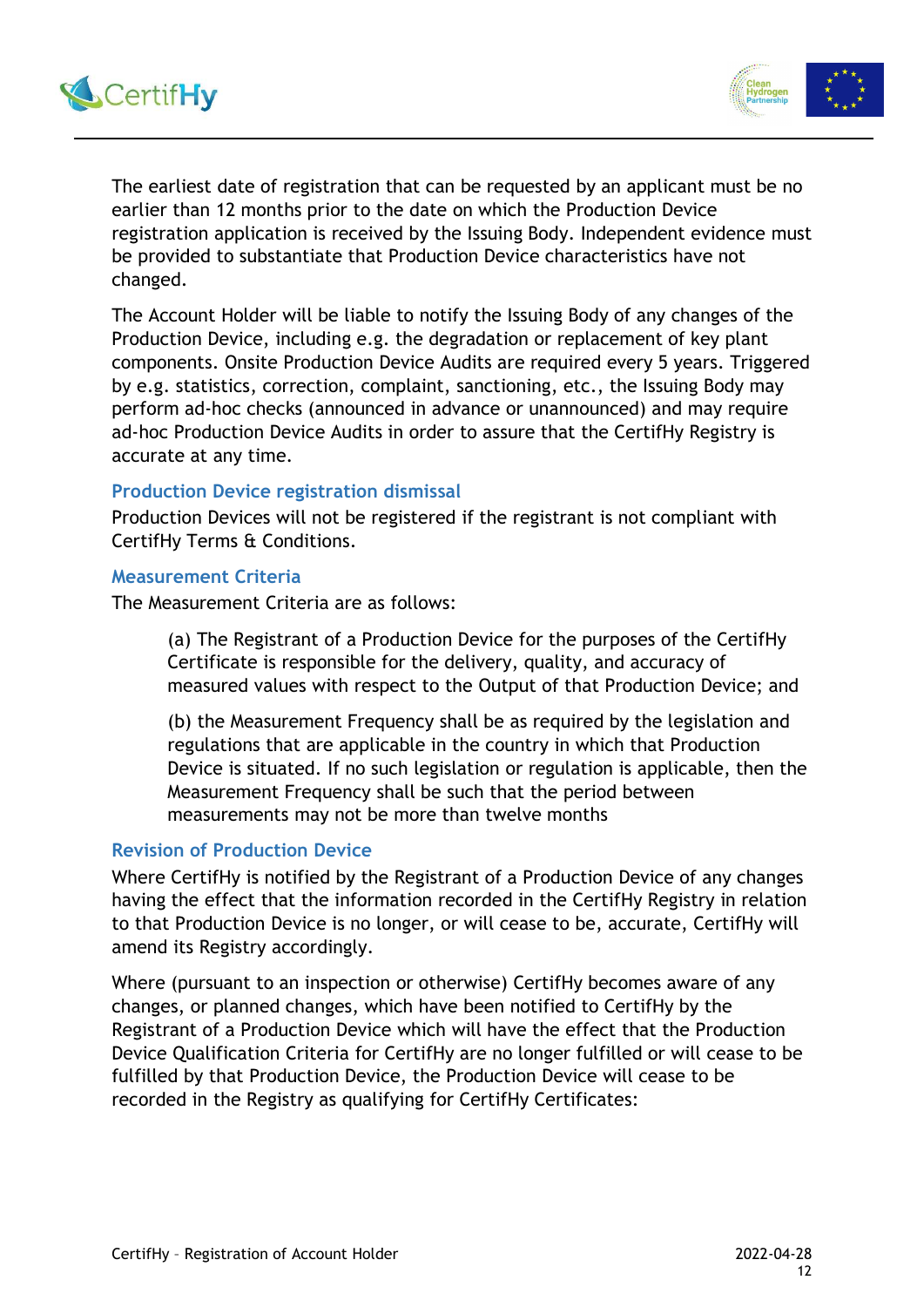



(a) (in relation to planned changes notified in advance to CertifHy) with effect from the date on which such planned changes are due to come into effect; or

(b) (in relation to other changes) as soon as reasonably practicable.

Where the period of time during which a Production Device has been recorded in the CertifHy Registry as qualifying for a CertifHy Certificate is in excess of five (5) years, or where a Registrant so desires, then unless the Registrant successfully reregisters the relevant Production Device, CertifHy will, where permitted by the legislation in the relevant Domain, amend with immediate effect the relevant records in the CertifHy Registry to indicate that the Production Device no longer qualifies for CertifHy Certificates.

When re-registering a Production Device, CertifHy will satisfy itself that the relevant records in the Registry adequately describe that Production Device.

Where the Capacity of an existing Production Device increases for any reason, including refurbishment or enhancement of the Production Device, then such additional capacity may be registered in the CertifHy Registry as a separate element of that Production Device with:

(a) the Capacity specified in the application for registration;

(b) the date on which the Production Device became operational as specified in the application for registration.

#### **Inspections**

An inspection of a Production Device is mandatory. These inspections shall at least take place on an annual basis.

This annual inspection includes a verification of the Energy Source(s) (related to the ones mentioned on the Certificates, as listed in Annex I of the CertifHy Scheme document). This implies a verification of the overall energy content of the Inputs used by the Production Device with a feasibility check to obtain the reported Output;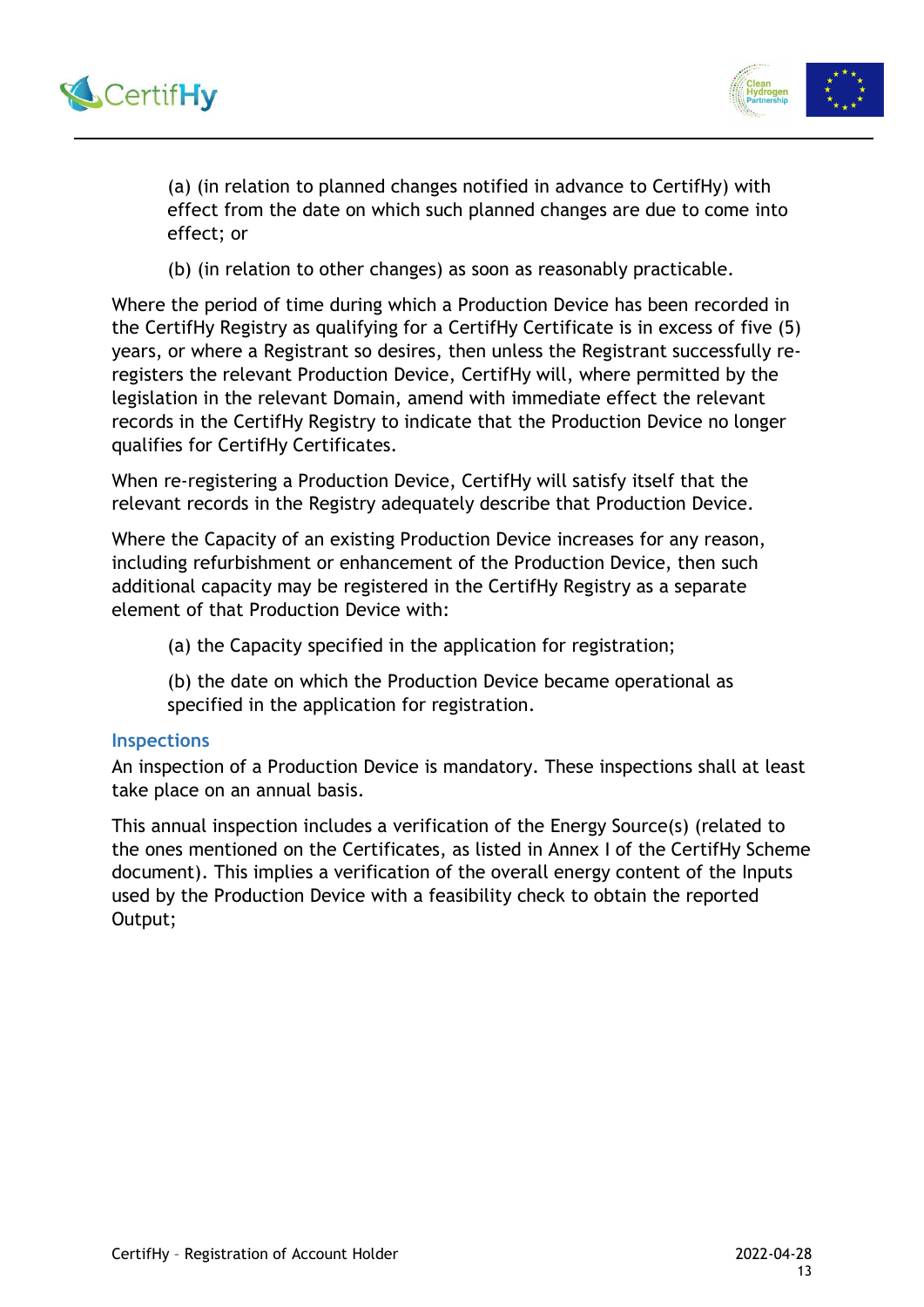



### Annex

### Annex 1: Registration form

#### PD\_Audit\_Checklist.xlsx as per 2018-12-14

| <b>Basic Information</b>          | Comment                                                                                   |                                                          |
|-----------------------------------|-------------------------------------------------------------------------------------------|----------------------------------------------------------|
| <b>Production Plant Name:</b>     |                                                                                           |                                                          |
| <b>Registrant Name:</b>           | Account holder responsible ot registration                                                |                                                          |
| <b>Version Start Date:</b>        | Earliest date of production for which Gos can<br>be issued using information in this form |                                                          |
| Date of Commissioning:            | First day of production of the plant                                                      |                                                          |
| Installed Capacity, kg/h:         | Maximum production                                                                        |                                                          |
| Estimated annual production (kg): |                                                                                           |                                                          |
|                                   |                                                                                           |                                                          |
| Location                          |                                                                                           |                                                          |
| Street:                           |                                                                                           |                                                          |
| Zip code:                         | mandatory if coordinates not given                                                        |                                                          |
| City:                             | mandatory if coordinates not given                                                        |                                                          |
| Country:                          | mandatory                                                                                 |                                                          |
| Latitude:                         | mandatory if address not given                                                            |                                                          |
| Longitude:                        | mandatory if address not given                                                            |                                                          |
| Coordinate code:                  | e.g. WGS-84                                                                               |                                                          |
|                                   |                                                                                           |                                                          |
| <b>License</b>                    |                                                                                           | <b>License Start Date</b>                                |
| CertifHy-Green                    | Yes/no                                                                                    | If yes, first day of production this label can be issued |
| CertifHy-LowCarbon                | Yes/no                                                                                    | If yes, first day of production this label can be issued |
| <b>Public Support (Earmarks)</b>  |                                                                                           |                                                          |
| <b>Investment Support</b>         | Yes/no                                                                                    |                                                          |
| <b>Production Support</b>         | Yes/no                                                                                    |                                                          |
|                                   |                                                                                           |                                                          |
| <b>Technology Code</b>            |                                                                                           |                                                          |
|                                   | Annex B of the Scheme document                                                            |                                                          |
| Operator (if not the same as      |                                                                                           |                                                          |
| registrant)                       |                                                                                           |                                                          |
| Name:                             |                                                                                           |                                                          |
| Adress:                           |                                                                                           |                                                          |
| <b>Business ID:</b>               |                                                                                           |                                                          |
|                                   |                                                                                           |                                                          |
| <b>Owners</b>                     | Ownership -%                                                                              | <b>Issuing account</b>                                   |
|                                   |                                                                                           |                                                          |